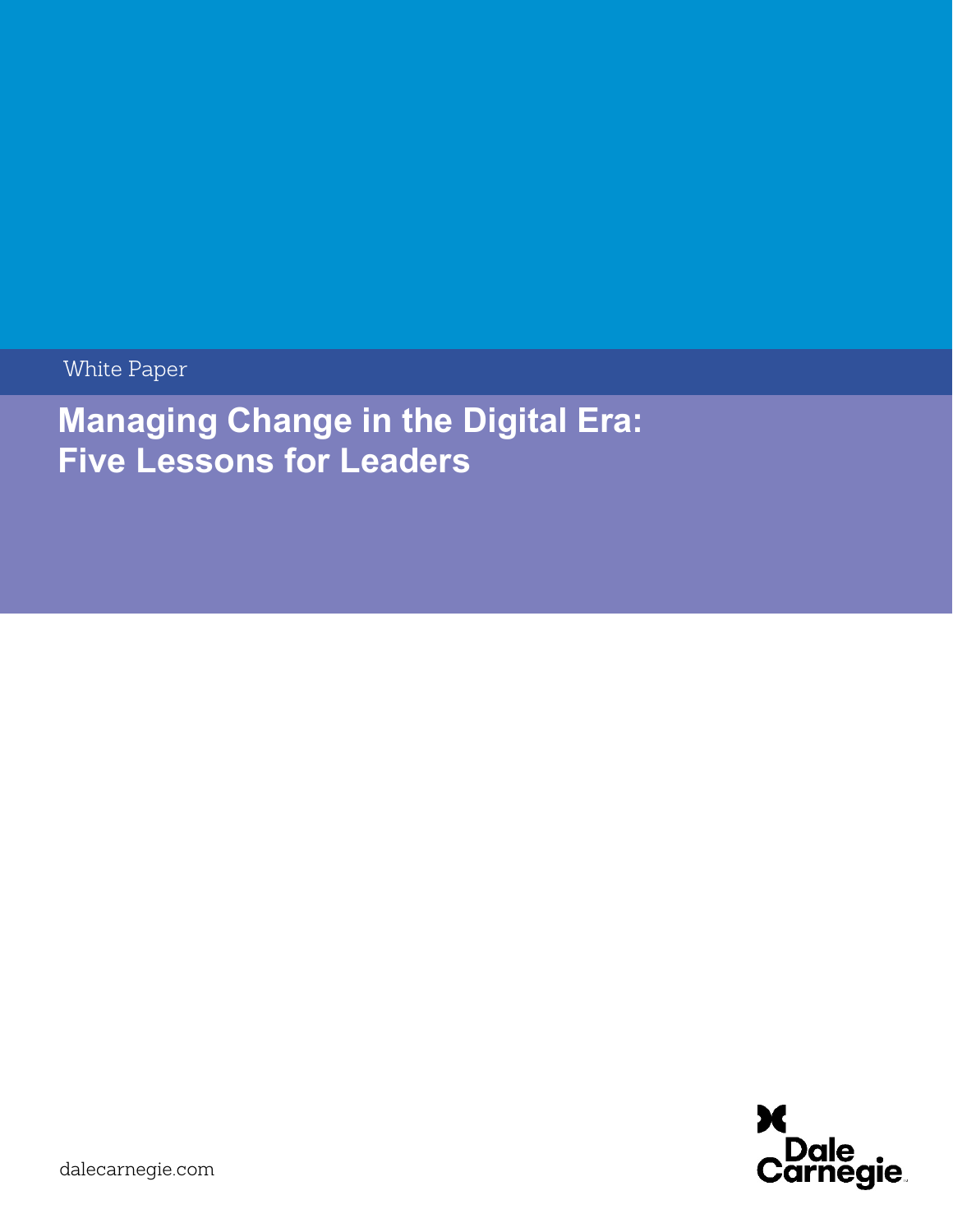# **Managing Change in the Digital Era: Five Lessons for Leaders**

The workplace has entered a period of profound change, driven by digital transformation including the implementation of artificial intelligence (AI), arguably on a scale unlike anything seen before. A study by Dale Carnegie Training found that 67% of employees say they are already being impacted by AI in their roles or expect to be within the next five years.<sup>[1](#page-1-0)</sup> The power of AI is being applied across nearly every industry, bringing disruption and intense pressure to change — for organizations and employees alike.

Change management — a systematic approach to the transformation of goals, processes and technologies — has become more critical than ever to successful leadership. And while the goals of change management remain constant — creating confident, positive and optimistic stakeholders with the skills and commitment to ensure new initiatives succeed — the view of change itself has shifted.

In the past, leaders typically created the top-down change plan, explained why it was necessary and, often, handed off the roll out. Training came later. Supervisors were expected to pull through the desired behaviors. Change initiatives were driven by external events and were something that interrupted the regular work.

Increasingly today, change IS the regular work, with organizations aspiring to agility — a state of constant readiness to respond to new information about changing customer requirements, regulation and the competition. One study suggests that most employees are involved in three or more concurrent change initiatives at any given time. $2$ 

Dale Carnegie Training recently conducted in-depth interviews with five companies deploying AI, bringing to light important lessons and considerations about what influences success and creates change advocates who can help drive the implementation of technology. These lessons demonstrate that the nature of today's dynamic workplace requires both traditional and innovative approaches to achieve successful change implementation in the digital era. $^3$  $^3$ 

# **Lesson 1: Transparency from the beginning is essential.**

AI in the workplace can be a sensitive subject. It's a powerful tool that often results in significant impact on work roles and increases peoples' feelings of insecurity.

Recognizing the negative impact that fear has on productivity, leaders may be tempted to develop plans in secret and conceal the effect and scope of AI until the implementation is well underway.

But excluding employees is a big mistake. Today companies must recognize and value customers and employees as change partners and understand the importance of involving people in designing plans from the beginning. In addition, deep institutional knowledge of the tasks to be automated is often essential for training AI, and it can be challenging to get that from employees without being upfront about the reasons behind it.

*"It's been difficult to get people to buy into the AI deployment. The trust was just not there. Providing transparency… up front would've been paramount, I think, in this one. But it didn't happen at all. And it was a huge mistake. I think the biggest lesson we learned is the quicker that you engage the people who are going to be affected by this the most, ultimately the better off you're going to be."* 

> – Managing Director for a budget U.S. air carrier

<span id="page-1-0"></span><sup>&</sup>lt;sup>1</sup> Survey of 3586 full-time employees across 11 countries conducted by Dale Carnegie Training, 2019.

<span id="page-1-1"></span><sup>2</sup> Gerschel, A., & Polsky, L. (2013). *Rapid Retooling: Developing World-class Organizations in a Rapidly Changing World*. Alexandria, VA: ASTD Press.

<span id="page-1-2"></span><sup>3</sup> From April-May 2019, in partnership with ENGINE, Dale Carnegie Training conducted in-depth interviews with subject matter experts recently or currently deploying AI at a large online U.S. bank, a large Midwestern manufacturer, a Fortune 500 financial services provider, a low-budget U.S. air carrier and an elite Swiss hospitality school.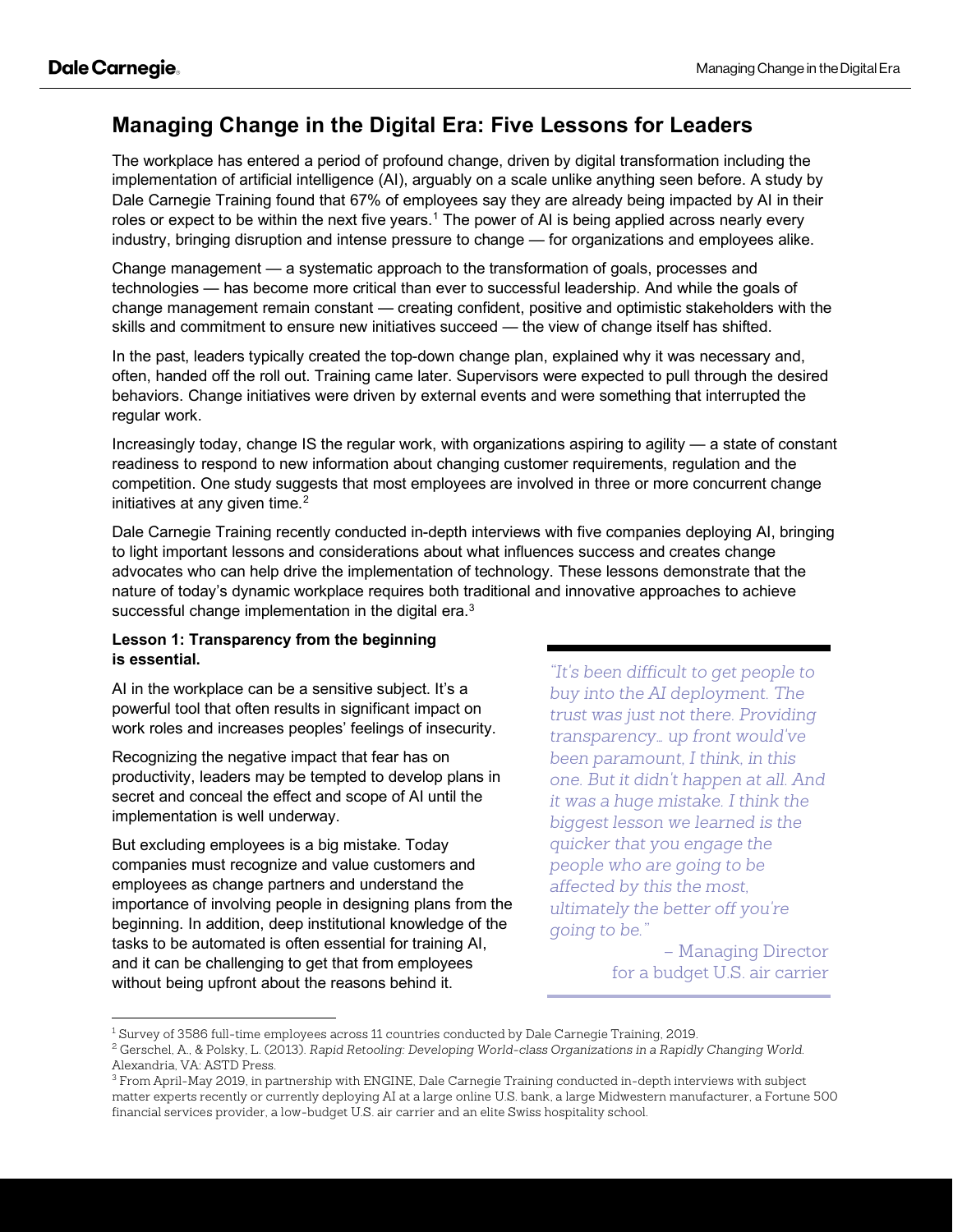Perhaps most of all, organizations must be transparent about their plans for implementing AI, because the risk of damaging trust with employees is too great.

A budget U.S. air carrier fell into that trap as they worked to automate their booking and pricing models, which had traditionally been performed manually by pricing analysts.

The first phase of the project involved training an AI model using unsupervised machine learning to extract business rules and combining it with insights from human pricing analysts to generate a model that could replicate what had historically been done to optimize pricing. Initially, management didn't disclose to the pricing analysts that the work was tied to an eventual AI deployment and a possible

reduction in headcount in their area. Instead, they said that the process documentation was to help train new pricing analysts, given the high turnover rate for the position.

Maintaining secrecy meant that they couldn't start training employees for new roles without arousing suspicion. When they finally did inform employees, trust was severely damaged. The result: disaffected employees who weren't yet ready to perform new tasks — despite the company's good intentions of helping them gain additional skills in data science and programming.

To avoid that kind of outcome, leaders must be transparent, willing and skilled at engaging the people who are going to be affected, with the goal of helping them see how they can fit into plans for the future.

*"It is just part of my DNA to want to be transparent and communicate and talk openly with my colleagues. So I think what I did well was exactly that: having the dialogue and ensuring that people didn't feel unheard or turn negative."* 

> – Executive Director, Infrastructure Operations for a large online bank

# **Lesson 2: Top executives need to be involved from the beginning in technology-related change initiatives — whether they like it or not.**

There was a time when a technology-focused project could be delegated to the IT department and even remain poorly understood by top executives upon implementation, so long as it all worked as planned. Those at the top of the organizational hierarchy often stayed aloof. They didn't see themselves as needing to be part of the change — certainly not when it came to technology, an area where many executives lack deep expertise.

No more. Now, technology is often inextricably intertwined with customers' experiences with a product or service. Technology projects, therefore, sometimes involve critical strategic decisions and may require the assistance of top leaders to align the broader organization and enable implementation.

*"What I found worked for us was making sure that questions came from not just developers or the workers impacted by the machine learning algorithm, but also from leadership."* 

> – Digital Project Manager for a Fortune 500 financial services group

A Fortune 500 diversified financial services group that wanted to improve the functionality of their website's search bar tool through the application of machine learning recognized the importance of involving senior leaders from the start.

Early in the process, the Digital Product Manager brought together those whose roles would be affected and the company's leaders so that both sides could ask questions and raise concerns in a transparent manner, gaining an understanding of the end goal of the machine learning deployment. Involving these key participants from the beginning helped the project avoid trouble on at least two fronts.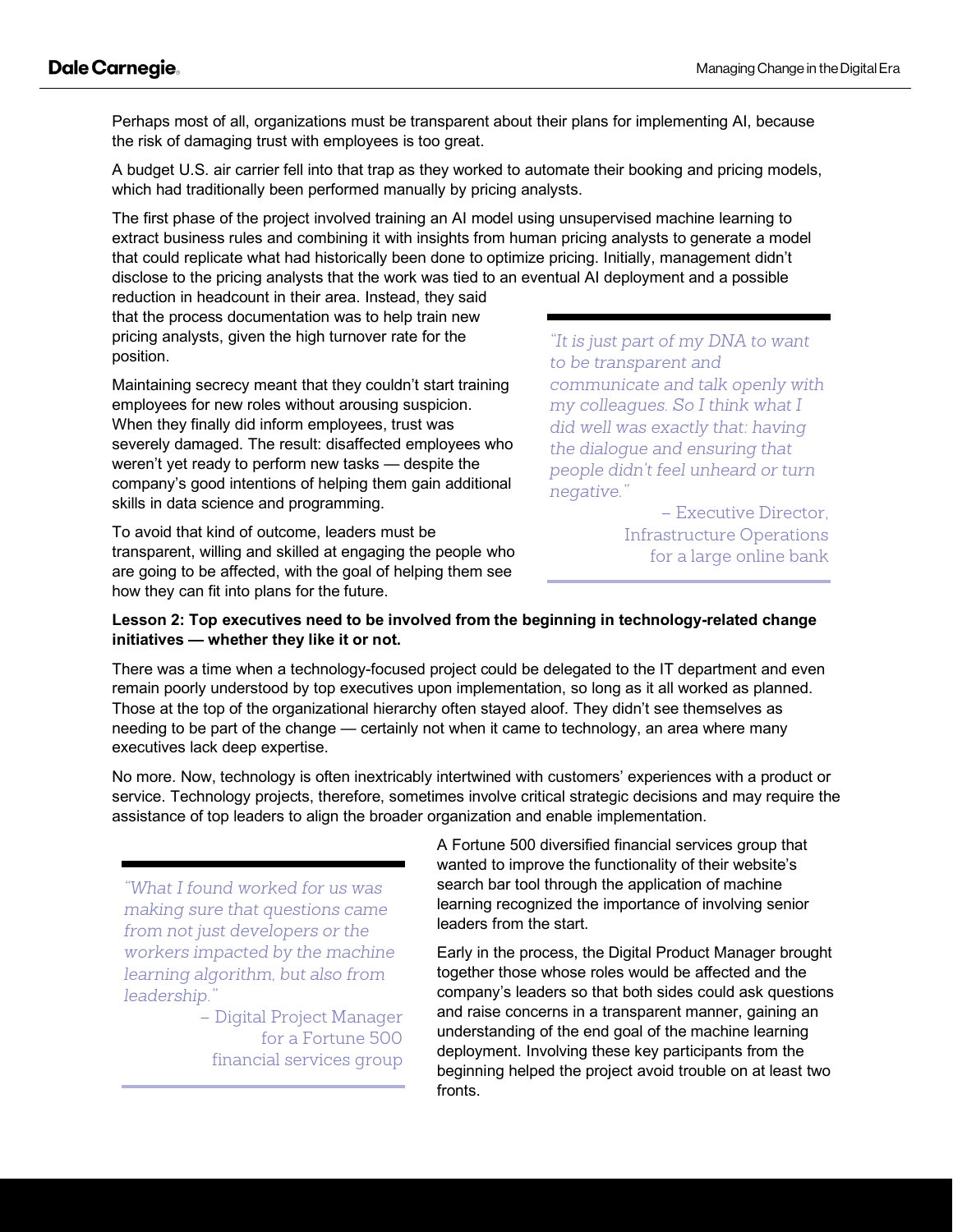First, the AI development team did not realize at the start that the search tool functionality lived between as many as three different teams across the organization. Had they not learned that early on, it could have been difficult to effectively gather the institutional knowledge they needed to train the AI.

Second, the Digital Product Manager and her team could not foresee the delays and frustration that would be caused by the organization's compliance personnel. Indeed, compliance roadblocks began to

*"Having that buy-in to have senior leaders push [adoption of AI tools and technologies] across the wider organization seems to be the key."*  – Vice President for a Midwest manufacturer hamper the wider adoption of AI technology to solve and automate processes across the organization. Without support from top executives in forging ahead, it could have meant an end to their project.

Getting senior leaders on board early and keeping them visibly involved throughout technological change initiatives helps ensure projects stay aligned to the broader strategy of the organization and creates a ready source of executive-level assistance in removing any barriers to successful implementation that may surface.

### **Lesson 3: Don't assume managers will jump on board.**

As research has shown, supervisory support has a strong positive effect on change outcomes.<sup>4</sup> The involvement of mid-level and front-line management is critical: they are responsible for creating a psychologically safe environments for learning during change, building confidence, setting goals, praising early wins, providing feedback and making employees feel valued and appreciated. Their attitudes toward change can positively influence those they lead, but for that to happen, these leaders need to be convinced of the value of the technology and its application.

The problem? When it comes to advanced technologies such as AI, these mid-level leaders have the same fears as others. As shown in the graph, many are at least moderately worried that AI could lead to their own job being eliminated, and they share the same privacy, security and bias concerns as employees without direct reports.

Where there is fear, there's bound to be resistance to change. Fear drives short-term thinking and, in many situations, fear causes people to become rigid and less creative, reduces collaboration and leads to burnout. [5](#page-3-1) Clearly, none of those are desirable outcomes for a change initiative.

A world-renowned Swiss-based hospitality school experienced the impact of fear firsthand. As the CIO and her team worked to implement a set of AI projects in support of students, it was the staff and faculty who pushed back. As she presented the results

Even Leaders Have Concerns about AI *(% who are at least "moderately concerned")*



<span id="page-3-0"></span><sup>4</sup> Ten Have, S., Ten Have, W., Huijsmans, A.-B., & Otto, M. (2017). *Reconsidering change management: applying evidencebased insights in change management practice*. New York, NY: Routledge.

<span id="page-3-1"></span><sup>5</sup> Does Fear Motivate Workers — or Make Things Worse? *Knowledge@Wharton* (2018, December 04). Retrieved from https://knowledge.wharton.upenn.edu/article/fear-motivate-workers-make-things-worse/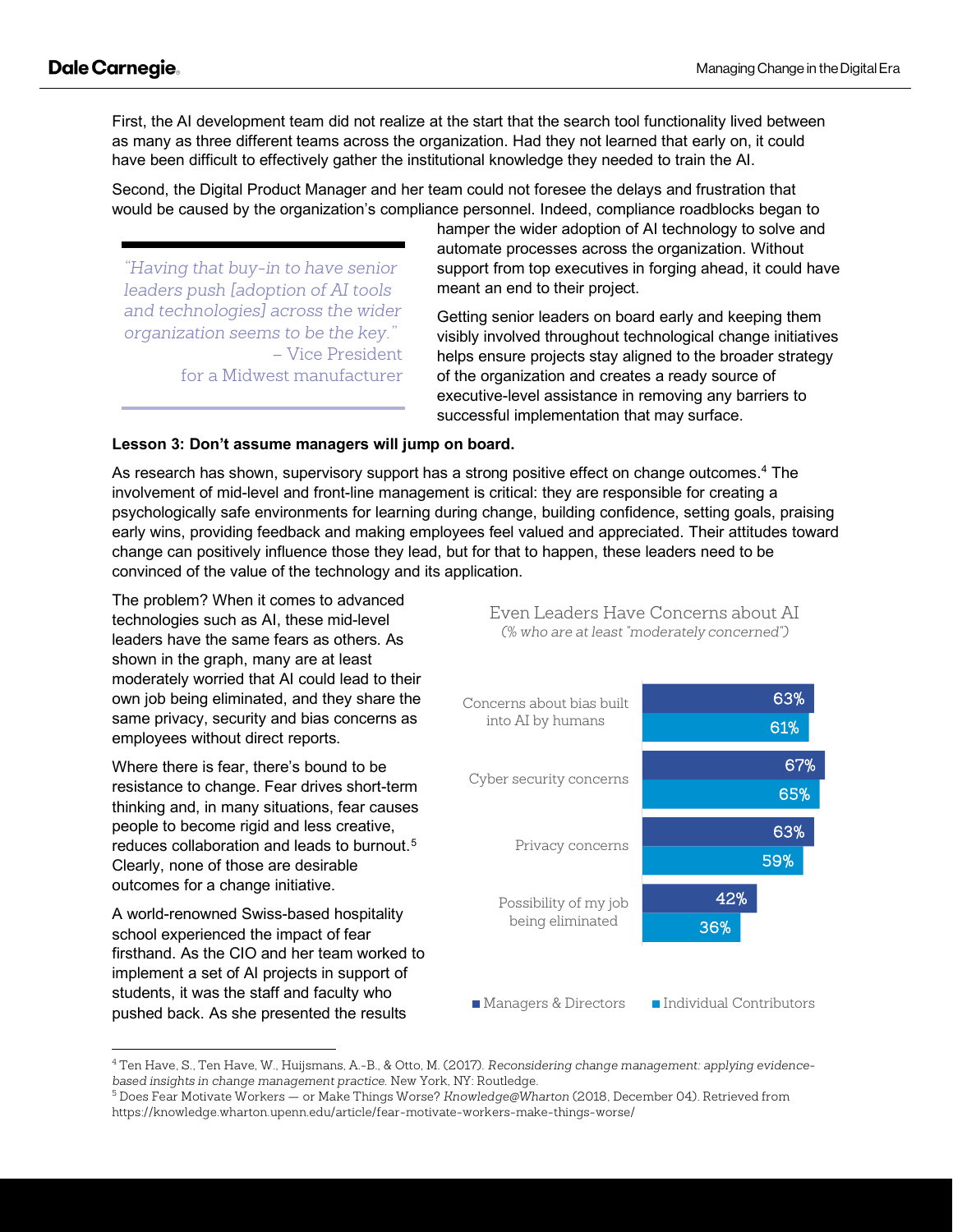from their successful proof-of-concept pilot project that demonstrated the AI-based approach would work, she was faced with serious resistance. It first appeared that the staff was simply reticent about moving

*"The biggest problem I had was turning around management. These were peers who had a certain mindset about how things ought to be done and were extremely agitated and uncomfortable with where we were going because they didn't understand it. We were changing the landscape in their little domain, and they weren't sure if that's the way that they wanted to go, because [they felt] we were taking away some of their power or demystifying their job processes."*

– CIO for a Swiss hospitality school away from the old way of doing things, but dialogue revealed their initial reaction was actually rooted in concerns about eventual job loss.

Those fears must be effectively addressed to get leaders on board; people will sense it if leaders aren't fully committed. The key is having the skills to facilitate honest dialogue with genuine empathy to get to the root of the fear:

- Is it fear that the AI won't work? Starting with small, lowrisk "back-end" projects can help wake up an organization to the power of AI-enabled tools and speed adoption.
- Is it a fear of diminishing influence? Consider the change from the point of view of those affected. If it has the potential to reduce their influence within the organization or puts them in a new arena where they may be less comfortable, address those issues.
- If it's a fear of job loss, address that too. Be open about what the AI is and isn't intended to do, the expected impact and plans for reskilling or reassigning employees affected. That leads directly to the next lesson.

# **Lesson 4: Don't wait to begin training employees.**

One of the biggest challenges to implementing AI is finding people with the right skills. While in a survey of CEOs by PwC more than three quarters (76%) were concerned about the lack of digital skills, even more  $-91\%$  — said that they needed to strengthen their organization's soft skills.<sup>[6](#page-4-0)</sup> Accenture agrees, citing skills such as creativity, teamwork and empathy as crucial — along with technical skills.<sup>[7](#page-4-1)</sup> Globally, 46% of CEOs say their organization is primarily relying on significant retraining and upskilling — rather than hiring from competitors or outside the industry — to close the gap. That will require organizations to assess for needed skills in a systematic way and plan ahead to ensure the talent is ready to perform.<sup>[8](#page-4-2)</sup>

As a large online bank in the U.S. discovered, regardless of which skills require development, preparing people to take on new responsibilities should be built into the change initiative from the start.

The bank has explored AI-based solutions over the past several years, seeking to introduce human-like experiences as customers interact with their financial service organization online and providing a conversational experience that both feels natural and aligns with bank's brand identity and voice.

"The idea of reskilling employees is that, if you never start, you will never know what skills they are really going to need. So, you are doing a disservice to your organization by waiting," says their Executive Director for Infrastructure Operations.

<span id="page-4-0"></span><sup>6</sup> *21st CEO Survey: The Talent Challenge: Rebalancing Skills for the Digital Age*. PwC, 2018, www.pwc.com/gx/en/ceosurvey/2018/deep-dives/pwc-ceo-survey-talent.pdf.

<span id="page-4-1"></span> $^7$  Khan, N., & Forshaw, T. (2017). New Skills Now: Inclusion in the digital economy. Retrieved from

<span id="page-4-2"></span>https://www.accenture.com/t20171012t025413z\_\_w\_\_/in-en/\_acnmedia/pdf-62/accenture-new-skills-now-report.pdf <sup>8</sup> *22nd Annual Global CEO Survey: CEOs' Curbed Confidence Spells Caution*. PwC, 2019, www.pwc.com/gx/en/ceosurvey/2019/report/pwc-22nd-annual-global-ceo-survey.pdf.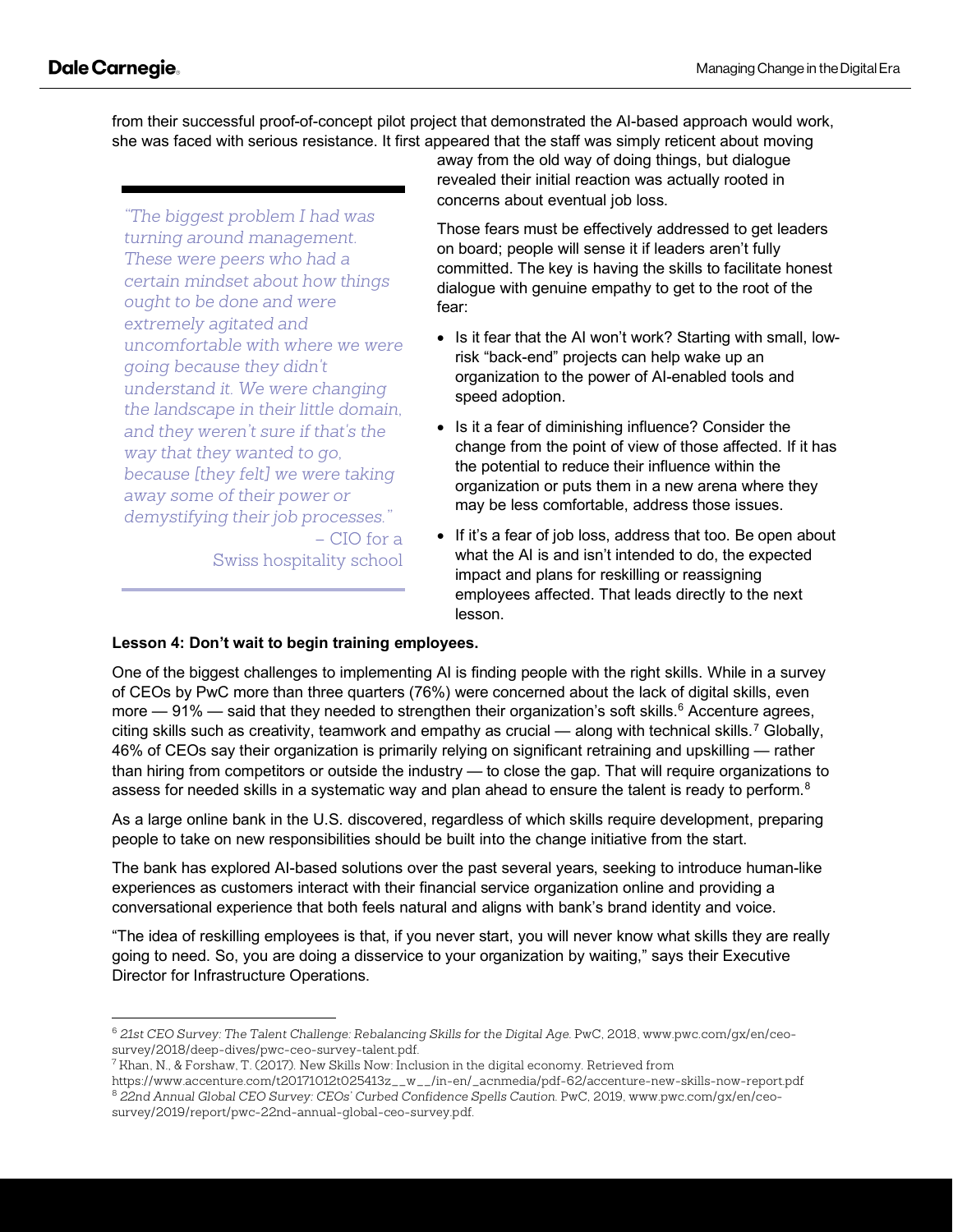Proactively planning to provide training in parallel to each step of the deployment was also a major factor in the success of an AI project at a midwestern manufacturer. The Vice President and the AI deployment team made efforts to communicate that nobody was going to be "left out in the cold" by not receiving training or being given something new that they could not handle.

This is important, since a lack of confidence is a common reason people resist change. Removing uncertainty and putting people to work learning the skills they will need for the future is a good way to get people on board. As Dale Carnegie himself said, "Inaction breeds doubt and fear. Action breeds confidence and courage." Organizations that integrate training plans from the beginning help build employees' confidence that they'll be able to adapt to the expected changes and reduce their resistance to the change.

### **Lesson 5: Leverage informal advocates.**

While leaders have their formal role to play, informal advocates can also have a powerful effect on how quickly change happens.<sup>[9](#page-5-0)</sup> Leveraging the social influence of those who embrace the idea first can help build momentum. Companies earn the right to do that by protecting trust, being transparent and demonstrating a commitment to training people for the future.

*"[Someone has] to continually fine-tune it as the variables and the processes change. And although they may not have that skill set [now], we are going to help train them."*

> – Managing Director for a budget U.S. air carrier

*"[Once we had a clear understanding of who would be affected], we did the right thing and upskilled people who needed new skills and moved people that needed to be moved."*

> – Digital Project Manager for a Fortune 500 financial services group

Informal advocates are people who already have trusting relationships with others and who have a positive attitude toward the change. Organizations can train the interpersonal skills to encourage trusting relationships among their workforce. They also control whether they initiate change in a way that garners the maximum initial support. But they can't designate informal change advocates. They can, however, support informal advocates and magnify their influence:

- Identify employees who have informal influence.
- Communicate to keep them well-informed so that they have the facts when talking with their peers.
- Give them a chance to spread their positive influence by inviting them to do more crossfunctional work.

As companies look for additional areas to deploy AI across their organizations, these informal advocates can also be invited to serve on committees or teams identifying and working on future projects, bringing their experience and conviction from earlier deployments to new areas. This is also an excellent way to provide these valuable employees with increased visibility and opportunities for career growth.

*"Coming out of the initial pilot programs…the school has now created a dedicated Centre of Excellence team focused on exploring further [AI-related] capabilities, comprised of five permanent and two rotating team members."*

> – CIO for a Swiss hospitality school

<span id="page-5-0"></span><sup>9</sup> Katzenbach, J. R., & Khan, Z. (2010, April 6). Positive Peer Pressure: A Powerful Ally to Change. Retrieved from https://hbr.org/2010/04/positive-peer-pressure-a-power